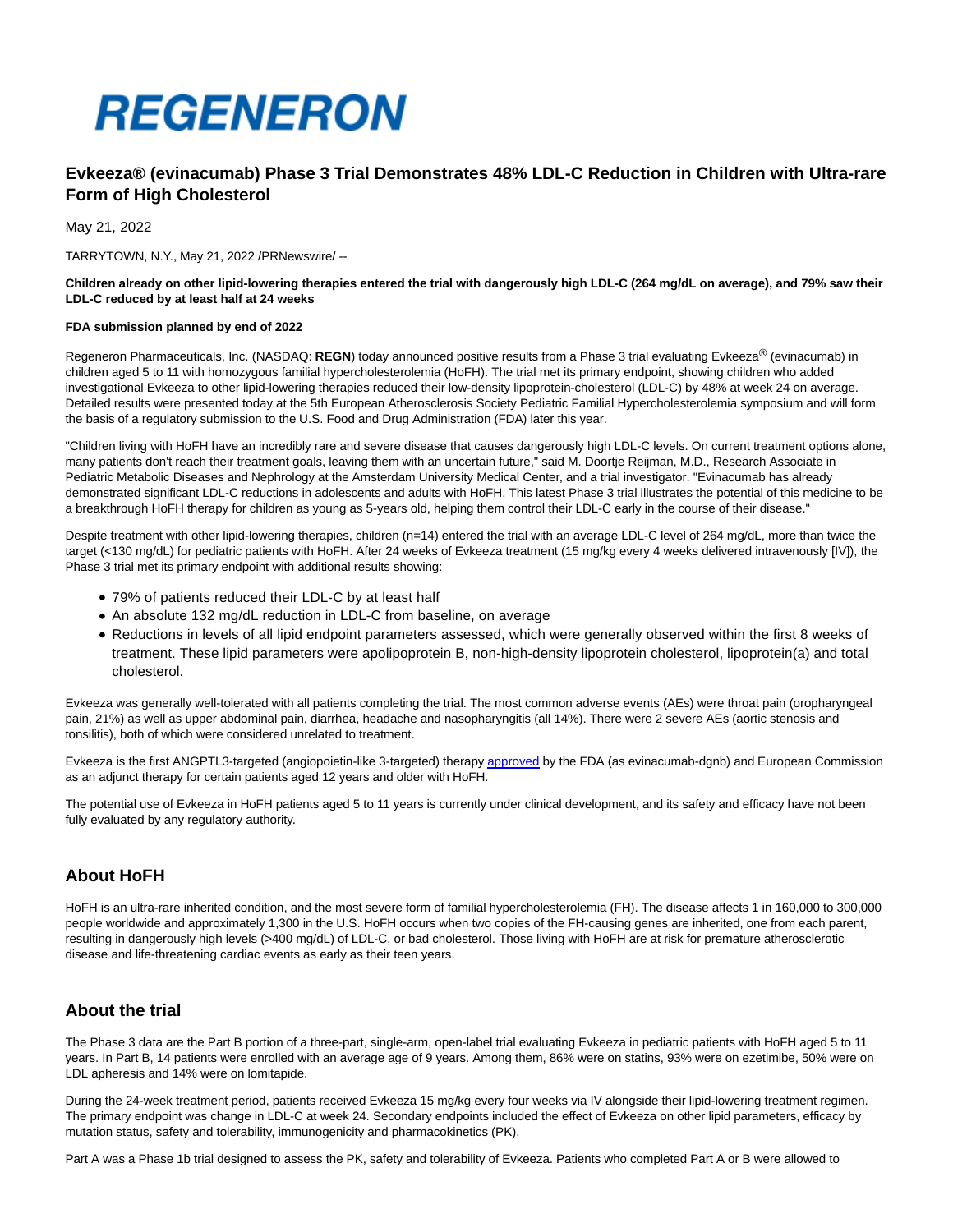continue treatment in Part C, an ongoing Phase 3 extension trial. Parts A, B and C were not designed to evaluate the effect of Evkeeza on cardiovascular events.

# **About Evkeeza® (evinacumab)**

Evkeeza was invented using Regeneron's Veloclmmune<sup>®</sup> technology and is a fully human monoclonal antibody that binds to and blocks the function of ANGPTL3, a protein that inhibits lipoprotein lipase (LPL) and endothelial lipase (EL) and regulates circulating lipids, including LDL-C.

Regeneron scientists discovered the angiopoietin gene family more than two decades ago (see publications from [1996,](https://c212.net/c/link/?t=0&l=en&o=3544429-1&h=71613788&u=https%3A%2F%2Fwww.sciencedirect.com%2Fscience%2Farticle%2Fpii%2FS0092867400818127%3Fvia%253Dihub&a=1996) [1997 a](https://c212.net/c/link/?t=0&l=en&o=3544429-1&h=324051142&u=https%3A%2F%2Fwww.science.org%2Fdoi%2F10.1126%2Fscience.277.5322.55&a=1997)n[d 1999\).](https://c212.net/c/link/?t=0&l=en&o=3544429-1&h=569480385&u=https%3A%2F%2Fwww.pnas.org%2Fdoi%2F10.1073%2Fpnas.96.5.1904&a=1999) Human genetics research [published i](https://c212.net/c/link/?t=0&l=en&o=3544429-1&h=1229974810&u=https%3A%2F%2Fwww.nejm.org%2Fdoi%2Ffull%2F10.1056%2FNEJMoa1612790&a=published)n New England Journal of Medicine in 2017 by scientists from the Regeneron Genetics Center® found that patients whose ANGPTL3 gene did not function properly (called a "loss-of function mutation") have significantly lower levels of key blood lipids, including LDL-C, and that this is associated with a significantly lower risk of coronary artery disease.

The generic name for Evkeeza in its approved U.S. indications is evinacumab-dgnb, with dgnb the suffix designated in accordance with Nonproprietary Naming of Biological Products Guidance for Industry issued by the U.S. FDA. The safety and effectiveness of Evkeeza have not been established in patients with other causes of hypercholesterolemia, including those with heterozygous familial hypercholesterolemia (HeFH). The effect of Evkeeza on cardiovascular morbidity and mortality has not been determined.

Regeneron is responsible for the development and distribution of Evkeeza in the U.S. and i[s collaborating w](https://c212.net/c/link/?t=0&l=en&o=3544429-1&h=933555893&u=https%3A%2F%2Finvestor.regeneron.com%2Fnews-releases%2Fnews-release-details%2Fregeneron-and-ultragenyx-collaborate-commercialize-evkeezar&a=collaborating)ith Ultragenyx to clinically develop, commercialize and distribute Evkeeza outside of the U.S.

## **About Regeneron's VelocImmune Technology**

Regeneron's VelocImmune technology utilizes a proprietary genetically engineered mouse platform endowed with a genetically humanized immune system to produce optimized fully human antibodies. When Regeneron's President and Chief Scientific Officer George D. Yancopoulos was a graduate student with his mentor Frederick W. Alt in 1985, they were the first to [envision m](https://c212.net/c/link/?t=0&l=en&o=3544429-1&h=608511550&u=https%3A%2F%2Fc212.net%2Fc%2Flink%2F%3Ft%3D0%26l%3Den%26o%3D3350240-1%26h%3D2736641180%26u%3Dhttps%253A%252F%252Fwww.sciencedirect.com%252Fscience%252Farticle%252Fabs%252Fpii%252F0168952585900897%26a%3Denvision&a=envision)aking such a genetically humanized mouse, and Regeneron has spent decades inventing and developing VelocImmune and related VelociSuite® technologies. Dr. Yancopoulos and his team have used VelocImmune technology to create approximately one in five of all original, FDA-approved fully human monoclonal antibodies currently available. This includes Evkeeza<sup>®</sup> (evinacumab-dgnb), REGEN-COV<sup>®</sup> (casirivimab and imdevimab), Dupixent<sup>®</sup> (dupilumab), Libtayo<sup>®</sup> (cemiplimab-rwlc), Praluent<sup>®</sup> (alirocumab), Kevzara<sup>®</sup> (sarilumab) and Inmazeb™ (atoltivimab, maftivimab and odesivimab-ebgn).

## **IMPORTANT SAFETY INFORMATION FOR EVKEEZA® (evinacumab-dgnb) INJECTION**

### **Who should not use EVKEEZA?**

**Do not use EVKEEZA** if you are allergic to evinacumab-dgnb or to any of the ingredients in EVKEEZA.

### **Before receiving EVKEEZA, tell your healthcare provider about all of your medical conditions, including if you:**

- Are pregnant or plan to become pregnant. EVKEEZA may harm your unborn baby. Tell your healthcare provider if you become pregnant while using EVKEEZA. **People who are able to become pregnant:**

- Your healthcare provider may do a pregnancy test before you start treatment with EVKEEZA
- You should use an effective method of birth control during treatment and for at least 5 months after the last dose of EVKEEZA. Talk with your healthcare provider about birth control methods that you can use during this time.

- Are breastfeeding or plan to breastfeed. It is not known if EVKEEZA passes into your breast milk. You and your healthcare provider should decide if you will receive EVKEEZA or breastfeed.

**Tell your healthcare provider about all the medicines you take,** including prescription and over-the-counter medicines, vitamins, and herbal supplements.

### **What are the possible side effects of EVKEEZA?**

#### **EVKEEZA can cause serious side effects, including:**

**Allergic reactions (hypersensitivity), including a severe reaction known as anaphylaxis.** Tell your healthcare provider right away if you get any of the following symptoms: swelling (mainly of the lips, tongue or throat which makes it difficult to swallow or breathe), breathing problems or wheezing, feeling dizzy or fainting, rash, hives, and itching.

**The most common side effects of EVKEEZA include** symptoms of the common cold, flu-like symptoms, dizziness, pain in legs or arms, nausea, and decreased energy.

Tell your healthcare provider if you have any side effect that bothers you or does not go away. These are not all the possible side effects of EVKEEZA. Call your doctor for medical advice about side effects. You may report side effects to FDA at 1-800-FDA-1088.

**Please see full [Prescribing Information,](https://c212.net/c/link/?t=0&l=en&o=3544429-1&h=305090742&u=https%3A%2F%2Fc212.net%2Fc%2Flink%2F%3Ft%3D0%26l%3Den%26o%3D3066029-1%26h%3D800413453%26u%3Dhttps%253A%252F%252Furldefense.proofpoint.com%252Fv2%252Furl%253Fu%253Dhttps-3A__www.regeneron.com_sites_default_files_Evkeeza-5FPI.pdf%2526d%253DDwMGaQ%2526c%253DOxmPmEcXpM2_mZU2YLv2srzCxuSHLcOxzx93sLQ5Tnc%2526r%253DD7KIrpnvSFRNH5-i4JWoOjQpT_ayX-P36LkmSdCCtfc%2526m%253Dbw6nf1naZZOMfqWmBza_RoptY6Tu4o1Yc-TskqbQUK4%2526s%253DUCTR-nfKSENHOPqcRHfG2mpCb2dWW72kOq9piI2NuIs%2526e%253D%253E%26a%3DPrescribing%2BInformation&a=Prescribing+Information) including [Patient Information.](https://c212.net/c/link/?t=0&l=en&o=3544429-1&h=120809484&u=https%3A%2F%2Fc212.net%2Fc%2Flink%2F%3Ft%3D0%26l%3Den%26o%3D3066029-1%26h%3D788896542%26u%3Dhttps%253A%252F%252Fwww.regeneron.com%252Fsites%252Fdefault%252Ffiles%252FEvkeeza_PPI.pdf%26a%3DPatient%2BInformation&a=Patient+Information)**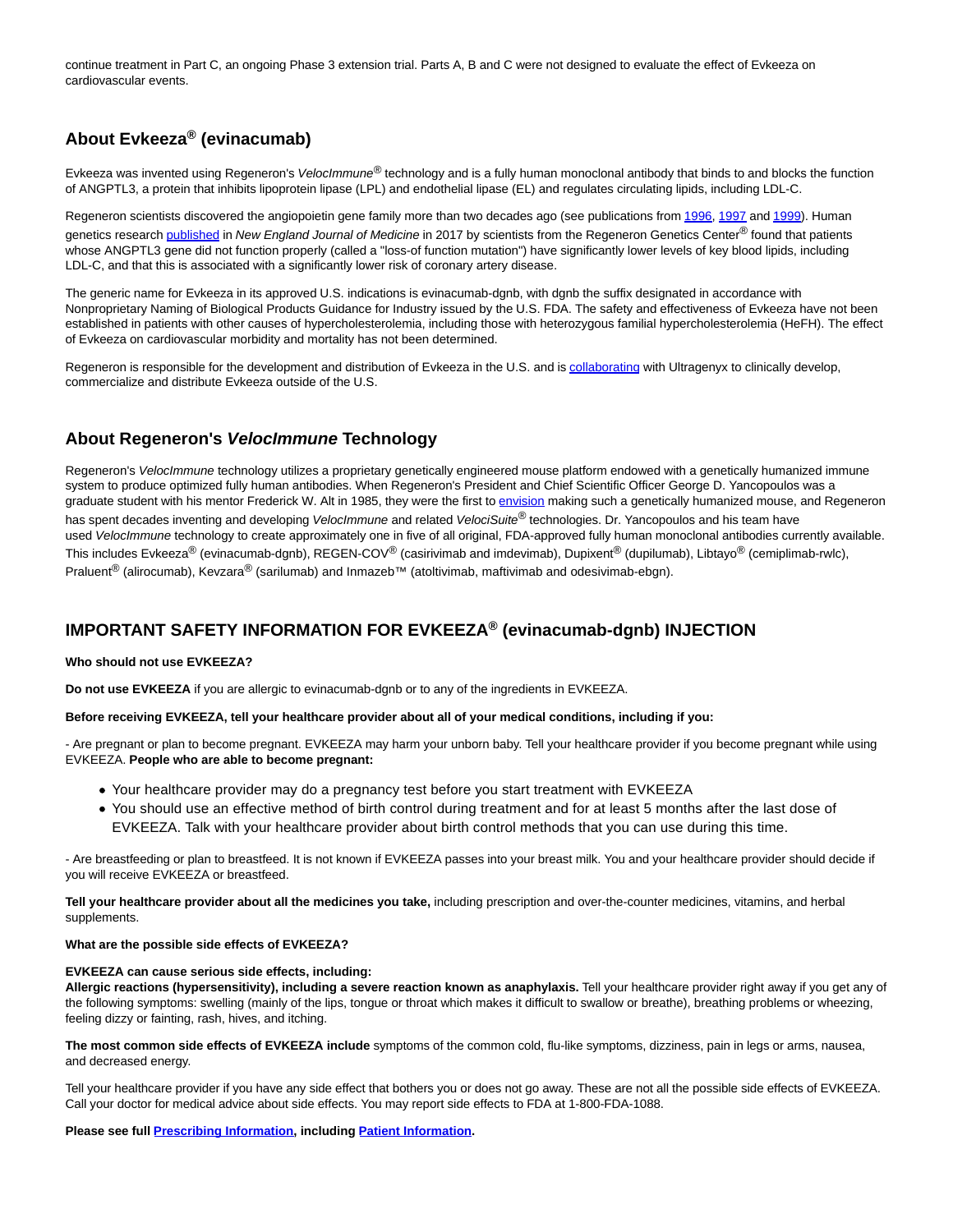## **About Regeneron**

Regeneron (NASDAQ: REGN) is a leading biotechnology company that invents life-transforming medicines for people with serious diseases. Founded and led for over 30 years by physician-scientists, our unique ability to repeatedly and consistently translate science into medicine has led to nine FDA-approved treatments and numerous product candidates in development, almost all of which were homegrown in our laboratories. Our medicines and pipeline are designed to help patients with eye diseases, allergic and inflammatory diseases, cancer, cardiovascular and metabolic diseases, pain, hematologic conditions, infectious diseases and rare diseases.

Regeneron is accelerating and improving the traditional drug development process through our proprietary VelociSuite technologies, such as VelocImmune, which uses unique genetically humanized mice to produce optimized fully human antibodies and bispecific antibodies, and through ambitious research initiatives such as the Regeneron Genetics Center, which is conducting one of the largest genetics sequencing efforts in the world.

For additional information about the company, please visi[t www.regeneron.com o](https://c212.net/c/link/?t=0&l=en&o=3544429-1&h=3564693314&u=http%3A%2F%2Fwww.regeneron.com%2F&a=www.regeneron.com)r follow @Regeneron on Twitter.

# **Forward-Looking Statements and Use of Digital Media**

This press release includes forward-looking statements that involve risks and uncertainties relating to future events and the future performance of Regeneron Pharmaceuticals, Inc. ("Regeneron" or the "Company"), and actual events or results may differ materially from these forward-looking statements. Words such as "anticipate," "expect," "intend," "plan," "believe," "seek," "estimate," variations of such words, and similar expressions are intended to identify such forward-looking statements, although not all forward-looking statements contain these identifying words. These statements concern, and these risks and uncertainties include, among others, the impact of SARS-CoV-2 (the virus that has caused the COVID-19 pandemic) on Regeneron's business and its employees, collaborators, and suppliers and other third parties on which Regeneron relies, Regeneron's and its collaborators' ability to continue to conduct research and clinical programs, Regeneron's ability to manage its supply chain, net product sales of products marketed or otherwise commercialized by Regeneron and/or its collaborators or licensees (collectively, "Regeneron's Products"), and the global economy; the nature, timing, and possible success and therapeutic applications of Regeneron's Products and product candidates being developed by Regeneron and/or its collaborators or licensees (collectively, "Regeneron's Product Candidates") and research and clinical programs now underway or planned, including without limitation Evkeeza® (evinacumab); the likelihood, timing, and scope of possible regulatory approval and commercial launch of Regeneron's Product Candidates and new indications for Regeneron's Products, such as Evkeeza for the treatment of children aged 5 to 11 with homozygous familial hypercholesterolemia; uncertainty of the utilization, market acceptance, and commercial success of Regeneron's Products and Regeneron's Product Candidates and the impact of studies (whether conducted by Regeneron or others and whether mandated or voluntary), including the study discussed in this press release, on any of the foregoing or any potential regulatory approval of Regeneron's Products and Regeneron's Product Candidates (such as Evkeeza); the ability of Regeneron's collaborators, licensees, suppliers, or other third parties (as applicable) to perform manufacturing, filling, finishing, packaging, labeling, distribution, and other steps related to Regeneron's Products and Regeneron's Product Candidates; the ability of Regeneron to manage supply chains for multiple products and product candidates; safety issues resulting from the administration of Regeneron's Products (such as Evkeeza) and Regeneron's Product Candidates in patients, including serious complications or side effects in connection with the use of Regeneron's Products and Regeneron's Product Candidates in clinical trials; determinations by regulatory and administrative governmental authorities which may delay or restrict Regeneron's ability to continue to develop or commercialize Regeneron's Products and Regeneron's Product Candidates, including without limitation Evkeeza; ongoing regulatory obligations and oversight impacting Regeneron's Products, research and clinical programs, and business, including those relating to patient privacy; the availability and extent of reimbursement of Regeneron's Products from third-party payers, including private payer healthcare and insurance programs, health maintenance organizations, pharmacy benefit management companies, and government programs such as Medicare and Medicaid; coverage and reimbursement determinations by such payers and new policies and procedures adopted by such payers; competing drugs and product candidates that may be superior to, or more cost effective than, Regeneron's Products and Regeneron's Product Candidates; the extent to which the results from the research and development programs conducted by Regeneron and/or its collaborators or licensees may be replicated in other studies and/or lead to advancement of product candidates to clinical trials, therapeutic applications, or regulatory approval; unanticipated expenses; the costs of developing, producing, and selling products; the ability of Regeneron to meet any of its financial projections or guidance and changes to the assumptions underlying those projections or guidance; the potential for any license, collaboration, or supply agreement, including Regeneron's agreements with Sanofi, Bayer, and Teva Pharmaceutical Industries Ltd. (or their respective affiliated companies, as applicable) to be cancelled or terminated; and risks associated with intellectual property of other parties and pending or future litigation relating thereto (including without limitation the patent litigation and other related proceedings relating to EYLEA® (aflibercept) Injection, Dupixent<sup>®</sup> (dupilumab), Praluent<sup>®</sup> (alirocumab), and REGEN-COV<sup>®</sup> (casirivimab and imdevimab)), other litigation and other proceedings and government investigations relating to the Company and/or its operations, the ultimate outcome of any such proceedings and investigations, and the impact any of the foregoing may have on Regeneron's business, prospects, operating results, and financial condition. A more complete description of these and other material risks can be found in Regeneron's filings with the U.S. Securities and Exchange Commission, including its Form 10-K for the year ended December 31, 2021 and its Form 10-Q for the quarterly period ended March 31, 2022. Any forward-looking statements are made based on management's current beliefs and judgment, and the reader is cautioned not to rely on any forward-looking statements made by Regeneron. Regeneron does not undertake any obligation to update (publicly or otherwise) any forward-looking statement, including without limitation any financial projection or guidance, whether as a result of new information, future events, or otherwise.

Regeneron uses its media and investor relations website and social media outlets to publish important information about the Company, including information that may be deemed material to investors. Financial and other information about Regeneron is routinely posted and is accessible on Regeneron's media and investor relations website [\(http://newsroom.regeneron.com\)](https://c212.net/c/link/?t=0&l=en&o=3544429-1&h=4245789752&u=http%3A%2F%2Fnewsroom.regeneron.com%2F&a=http%3A%2F%2Fnewsroom.regeneron.com) and its Twitter feed [\(http://twitter.com/regeneron\).](https://c212.net/c/link/?t=0&l=en&o=3544429-1&h=4215284687&u=https%3A%2F%2Fc212.net%2Fc%2Flink%2F%3Ft%3D0%26l%3Den%26o%3D3387026-1%26h%3D619644995%26u%3Dhttp%253A%252F%252Ftwitter.com%252Fregeneron%26a%3Dhttp%253A%252F%252Ftwitter.com%252Fregeneron&a=http%3A%2F%2Ftwitter.com%2Fregeneron)

### **Regeneron Contacts:**

| <b>Media Relations</b> | <b>Investor Relations</b> |
|------------------------|---------------------------|
| Tammy Allen            | Mark Hudson               |
| media@regeneron.com    | investor@regeneron.com    |